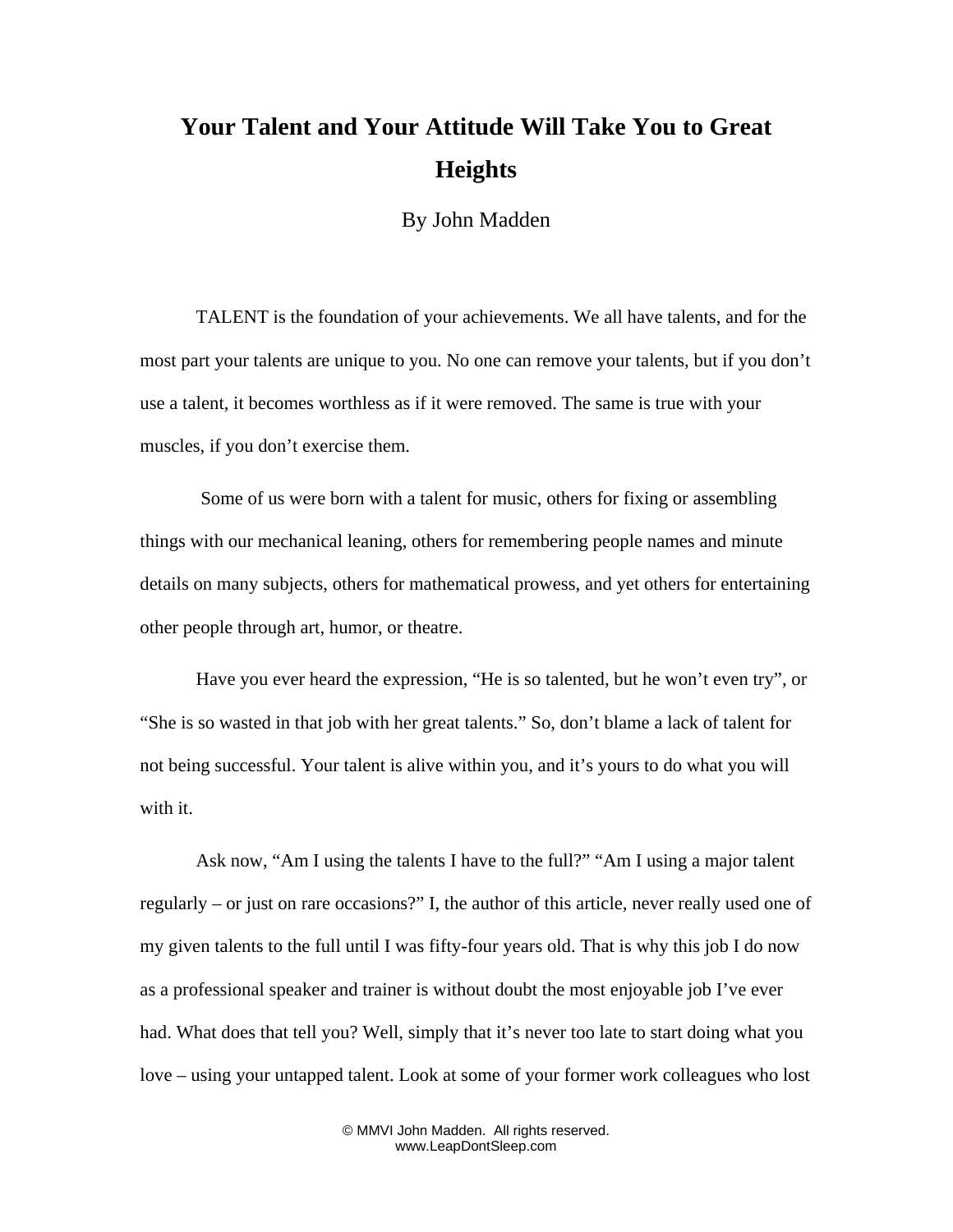a job from a lifetime career, only to be pushed headlong into something they put off doing for years because they were afraid it wouldn't work. We can afford to – and should - take risks when it's about taking advantage of a talent we were born with.

ATTITUDE is about how we choose to think - our way of looking at life and all it's challenges. Many consider it as seeing the glass half-full or half-empty. In America we say a person "has an attitude", if we consider them to be negative. All of us "have an attitude" from time to time, but for the most part we manage to hide it.

The great news about our attitude is that we can control it. There are times to be angry, disappointed, frustrated, or fed up with certain things in our business or in our life in general. But our attitude will determine if we are controlled by those events, or if we are in control. Attitude determines if you *respond* or *react* to life; it is a measure of whether you accept that which you cannot change and whether you change that which you can, instead of continually complaining and whining about the status quo. The doctor gave you some medicine, and when you returned a few days later, worried about the side effects of the medicine, the doctor said, "You have reacted to the medicine." Whereas if all was well, the doctor said, "You have responded to the medicine."

Successful people have an attitude of success; an anticipation of things going well despite the obstacles, a sense of excitement when embarking on a new venture or project that may have risk attached. All this because they are focused on the end result, the final goal, a vision of the difference this project will make in the lives of others and in their own lives. That's what drives them. Watch them and learn.

If you want to have a great attitude – and to be known for that, get involved in something that drives you, something that brings out the passion in you. © MMVI John Madden. All rights reserved. www.LeapDontSleep.com